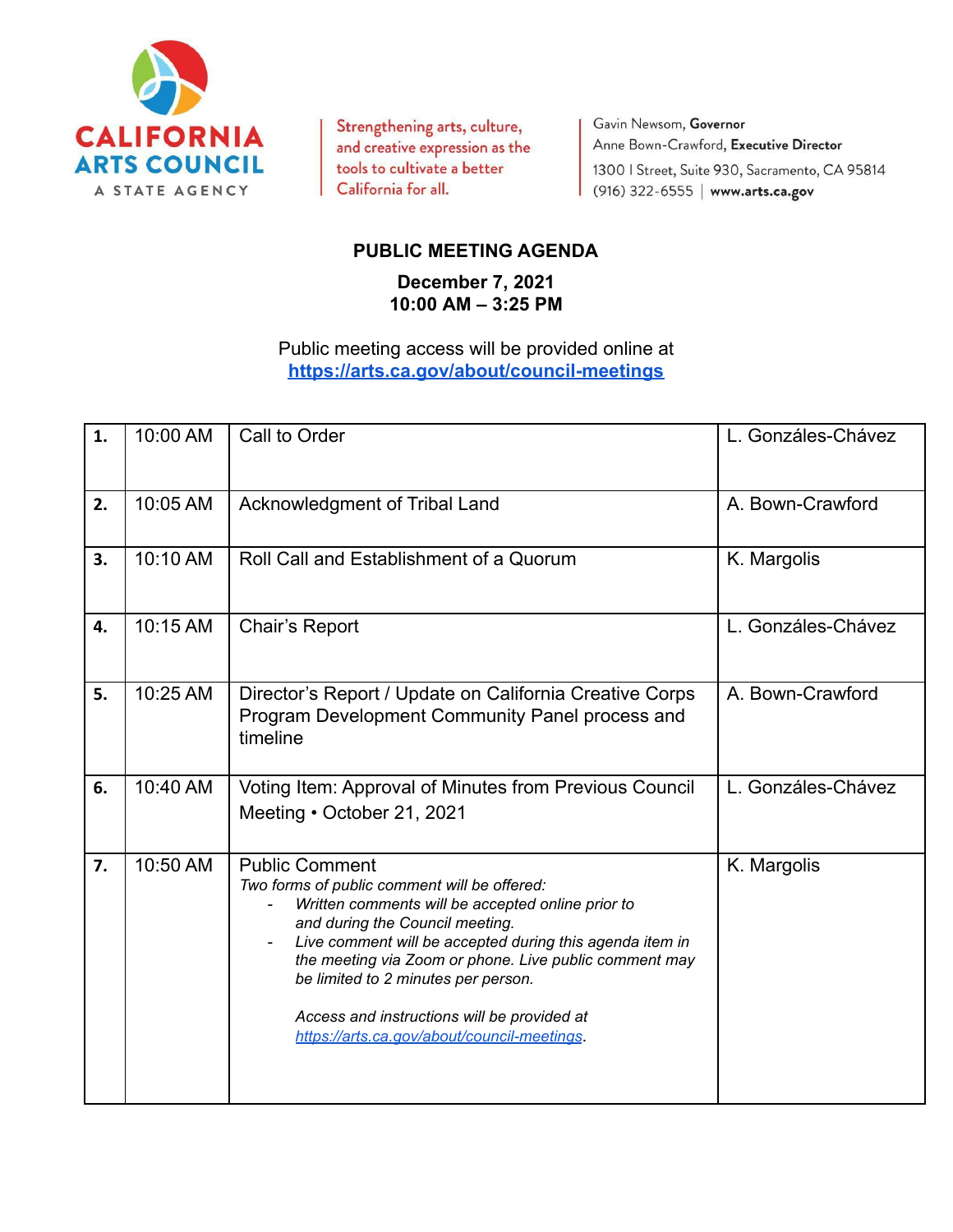| 8.  | 11:20 AM | <b>Discussion and Voting Item:</b>                                                                                                                                                                                                                                                                                                                                                                                       | K. Gallegos                           |
|-----|----------|--------------------------------------------------------------------------------------------------------------------------------------------------------------------------------------------------------------------------------------------------------------------------------------------------------------------------------------------------------------------------------------------------------------------------|---------------------------------------|
|     |          | State-Local Partner Poetry Out Loud funding                                                                                                                                                                                                                                                                                                                                                                              |                                       |
| 9.  | 11:50 PM | <b>Voting Item:</b><br><b>Programs Committee</b><br>Programs Policy Committee Recommendations for<br>Approval of 2022 Grant Guidelines<br>Council will vote on the first group of seven grants, group A, to be<br>released in January 2022.                                                                                                                                                                              | L. Gonzáles-Chávez<br>J. Evans        |
| 10. | 12:25 PM | <b>LUNCH BREAK</b>                                                                                                                                                                                                                                                                                                                                                                                                       |                                       |
| 11. | 1:10 PM  | Honoring Council Members: Kathy Gallegos and Donn<br><b>Harris</b><br>Council will be celebrating the service of two of our Council<br>members whose terms are ending.                                                                                                                                                                                                                                                   | L. Gonzáles-Chávez                    |
| 12. | 1:35 PM  | <b>Council Committee Updates</b><br><b>Governance Committee</b><br>Legislative Committee<br><b>Equity Committee</b>                                                                                                                                                                                                                                                                                                      | A. Israel<br>C. Montoya<br>K.Gallegos |
| 13. | 1:55 PM  | <b>Voting Item:</b><br>Allocations Committee Recommendations for Individual<br><b>Artist Fellowship Awards</b><br>Council will vote on the additional Individual Artist Fellowship<br>Awards.                                                                                                                                                                                                                            | K. Gallegos                           |
| 14. | 2:10 PM  | <b>Public Comment</b><br>Two forms of public comment will be offered:<br>Written comments will be accepted online prior to<br>and during the Council meeting.<br>Live comment will be accepted during this agenda item<br>in the meeting via Zoom or phone. Live public comment<br>may be limited to 2 minutes per person.<br>Access and instructions will be provided at<br>https://arts.ca.gov/about/council-meetings. | K. Margolis                           |
| 15. | 2:40 PM  | Council Nominations and Elections for Council Chair and<br>Vice-Chair<br>New Council terms begin January 2022.                                                                                                                                                                                                                                                                                                           | J. Evans                              |
| 16. | 3:00 PM  | Future Agenda Items -<br>Date of January meeting -<br>Wednesday, January 5th or Thursday, 6th, 2022<br>Proposed Calendar for meeting dates 2022 to be sent<br>out in January.                                                                                                                                                                                                                                            | L. Gonzáles-Chávez                    |